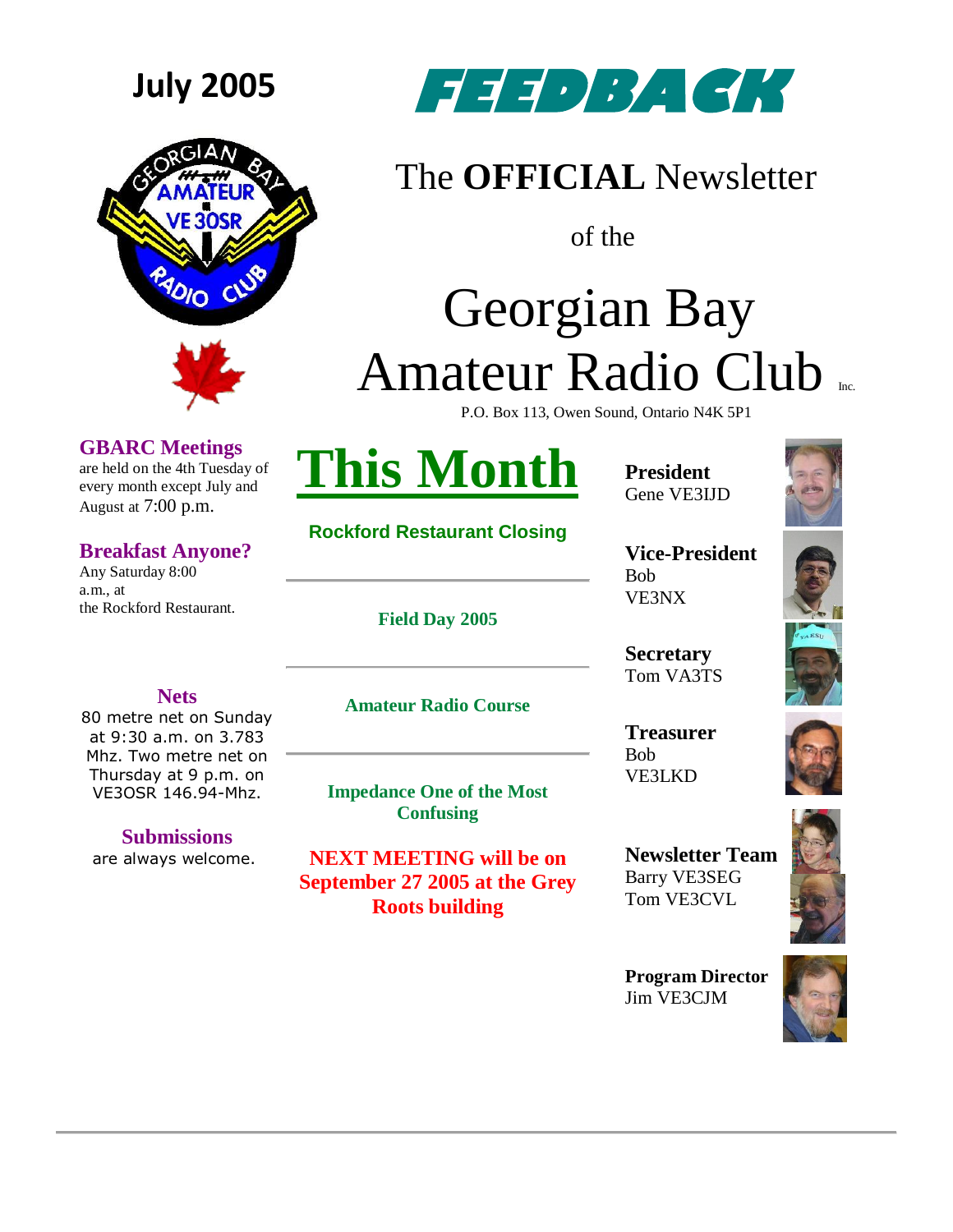As some of you may know the Rockford Restaurant is closing its doors in September. This has been the location of our monthly meeting and our Saturday morning breakfasts. As of this time we have not decided on a new place for Saturday morning breakfast. The September GBARC meeting will be held at the Grey Roots building on the bypass

# **Field Day 2005**

Field day is a chance for the amateur public to get on the air and try to make as many contacts as they can in a 24 hour time frame. Field day is a time to show the public a bit about amateur radio and also to practice in the event of an emergency. This years GBARC field day was on June 25/ 26 and was held at the QTH of Randy and Gene (VE3IJD). We had many members attend and were able to get all of our newly licensed members out to see and even participated in the field day activities. We worked about 650 contacts between the two radios. We even decided to put the beam together right this time. It was a well enjoyed event for everyone who attended and I don't know of any one who walked away hungry after Saturday's supper.



**Bob, XOX and Gene, IJD**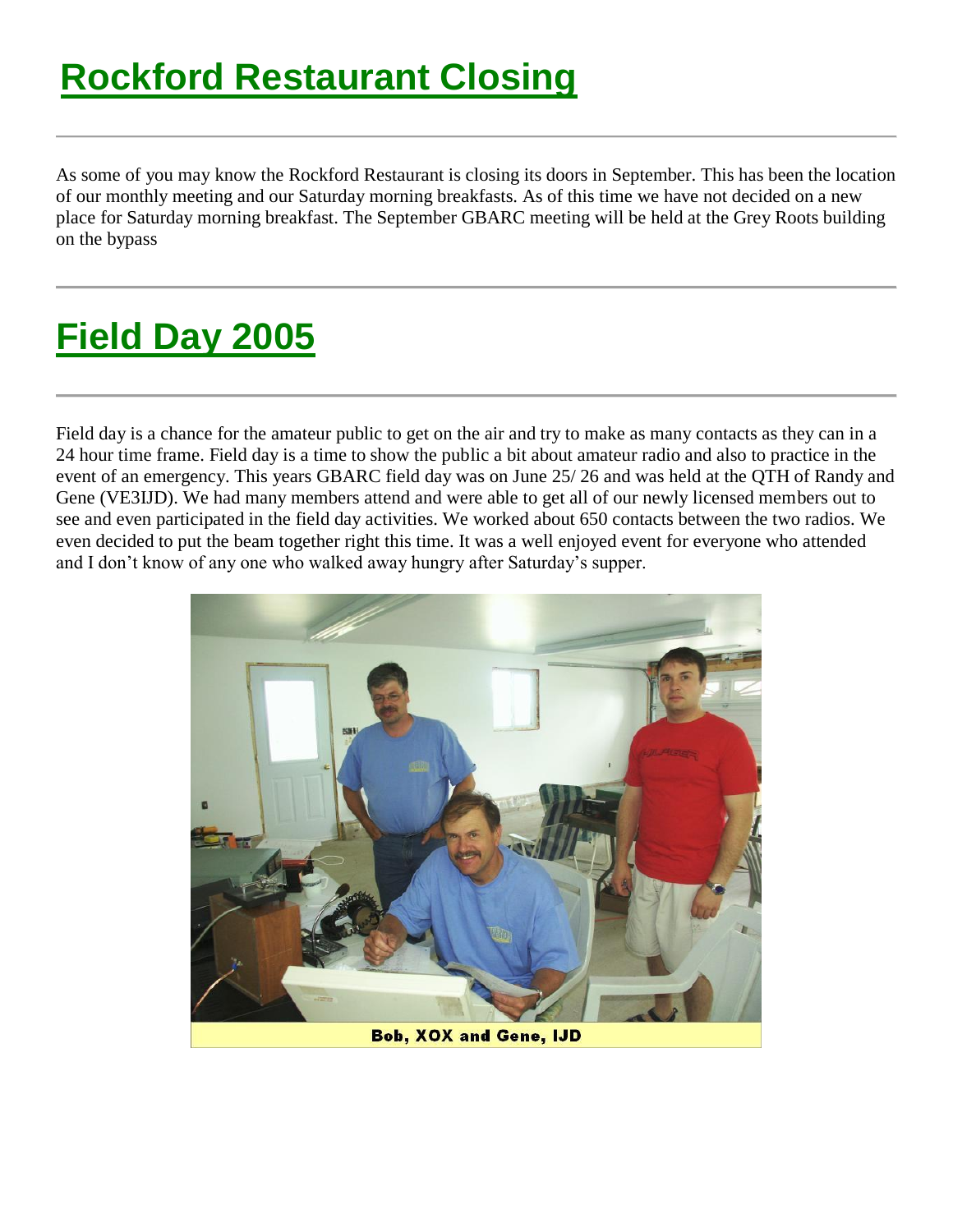

The set up